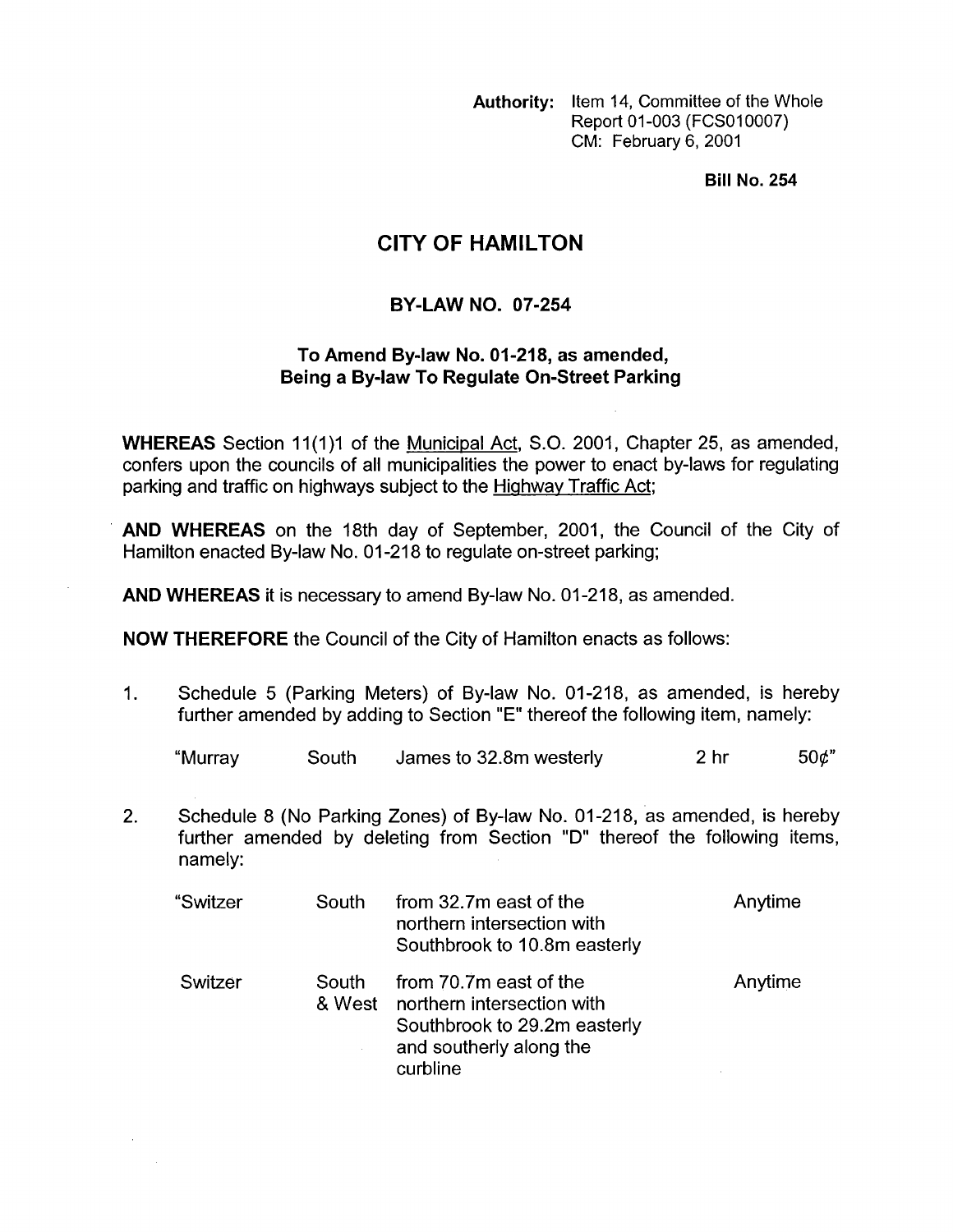To Amend By-law **No.** 01-218, as amended, Being a By-law to Regulate On-Street Parking

2

| Switzer                                                               | North                                                                | from 38.6m east of the<br>southern intersection with<br>Southbrook to 10.2m easterly                                      | Anytime  |  |  |
|-----------------------------------------------------------------------|----------------------------------------------------------------------|---------------------------------------------------------------------------------------------------------------------------|----------|--|--|
| Switzer                                                               | <b>North</b><br>& West                                               | from 71.1m east of the<br>southern intersection with<br>Southbrook to 30m easterly<br>and northerly along the<br>curbline | Anytime" |  |  |
|                                                                       | and by deleting from Section "E" thereof the following item, namely: |                                                                                                                           |          |  |  |
| "Kettlepoint                                                          | South                                                                | from 55.5m east of Piano to<br>14m easterly                                                                               | Anytime" |  |  |
| and by adding to Section "E" thereof the following items, namely:     |                                                                      |                                                                                                                           |          |  |  |
| "Essling                                                              | West                                                                 | from 48.3m south of Borodino<br>to 9.6m southerly                                                                         | Anytime  |  |  |
| Kettlepoint                                                           | South                                                                | from 55.5m east of Piano to<br>21.1m easterly                                                                             | Anytime" |  |  |
| Schodulo 10 (Alternate Side Parking) of Ry law No. 01.218, as amonded |                                                                      |                                                                                                                           |          |  |  |

3. Schedule 10 (Alternate Side Parking) of By-law No. 01-218, as amended, is hereby further amended by deleting from Section "D" thereof the following item, namely:

| Southbrook to Southbrook | South, West   | North,"   |
|--------------------------|---------------|-----------|
|                          | and North     | East and  |
|                          | (Inside edge) | South     |
|                          | of Crescent)  | (Outside  |
|                          |               | edge of   |
|                          |               | Crescent) |
|                          |               |           |

4. Schedule 12 (Permit Parking Zones) of By-law No. 01-218, as amended, is hereby further amended by deleting from Section "E" thereof the following items, namely:

| "Cavell | West | from 42.8m north of Primrose to 6m<br>northerly | Anytime |
|---------|------|-------------------------------------------------|---------|
| Cope    | East | from 12.8m north of Albany to 5m<br>northerly   | Anytime |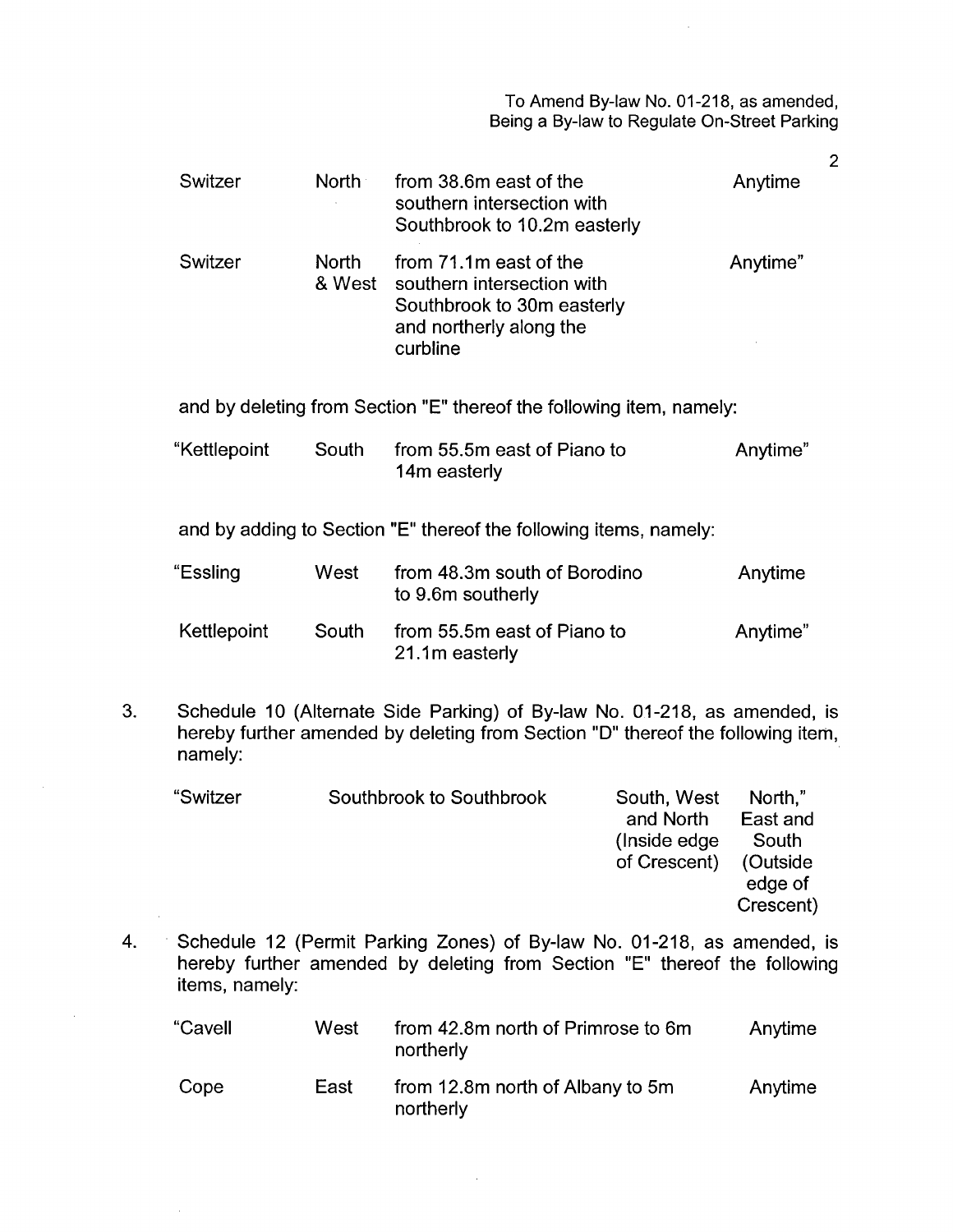To Amend By-law No. 01-218, as amended, Being a By-law to Regulate On-Street Parking

| Fairfield     | East         | from 93.9m north of Britannia to 5.5m<br>northerly                                  | Anytime  |
|---------------|--------------|-------------------------------------------------------------------------------------|----------|
| Keith         | South        | from 65.7m east of Emerald to 6.2m<br>easterly                                      | Anytime  |
| Keith         | <b>North</b> | From 58.6m east of Emerald to<br>11.6m easterly                                     | Anytime  |
| Simcoe        | <b>North</b> | commencing 114 feet west of<br>Ferguson and extending 16 feet<br>westerly therefrom | Anytime  |
| <b>Steven</b> | East         | from 29.3m south of Cannon to 6.4m<br>southerly                                     | Anytime" |
|               |              | and by adding to Section "E" thereof the following items, namely:                   |          |
| "Cavell       | West         | from 41.3m north of Primrose to 6m<br>northerly                                     | Anytime  |
| Cumberland    | <b>North</b> | from 25.9m west of Lorne to 5.6m<br>westerly                                        | Anytime  |
| Gertrude      | <b>North</b> | from 18m west of the extended west<br>curb line of Rowanwood to 6.1m<br>westerly    | Anytime  |
| Grant         | West         | from 144.9m south of Main to 5.9m<br>southerly                                      | Anytime  |
| Grant         | East         | from 137.9m south of Main to 5.8m                                                   | Anytime  |

 $\sim$ 

- Picton Robert **North North** southerly from 33.7m east of Ferguson to 6.8m easterly from 35.7m west of Hughson to 6.5m westerly Anytime Anytime"
- 5. Schedule 13 (No Stopping Zones) of By-law **No.** 01-218, as amended, is hereby further amended by deleting from Section "D" thereof the following items, namely:

| "Switzer | North. | Northern intersection with   | Anytime |
|----------|--------|------------------------------|---------|
|          |        | Southbrook to 15.8m easterly |         |

**3**